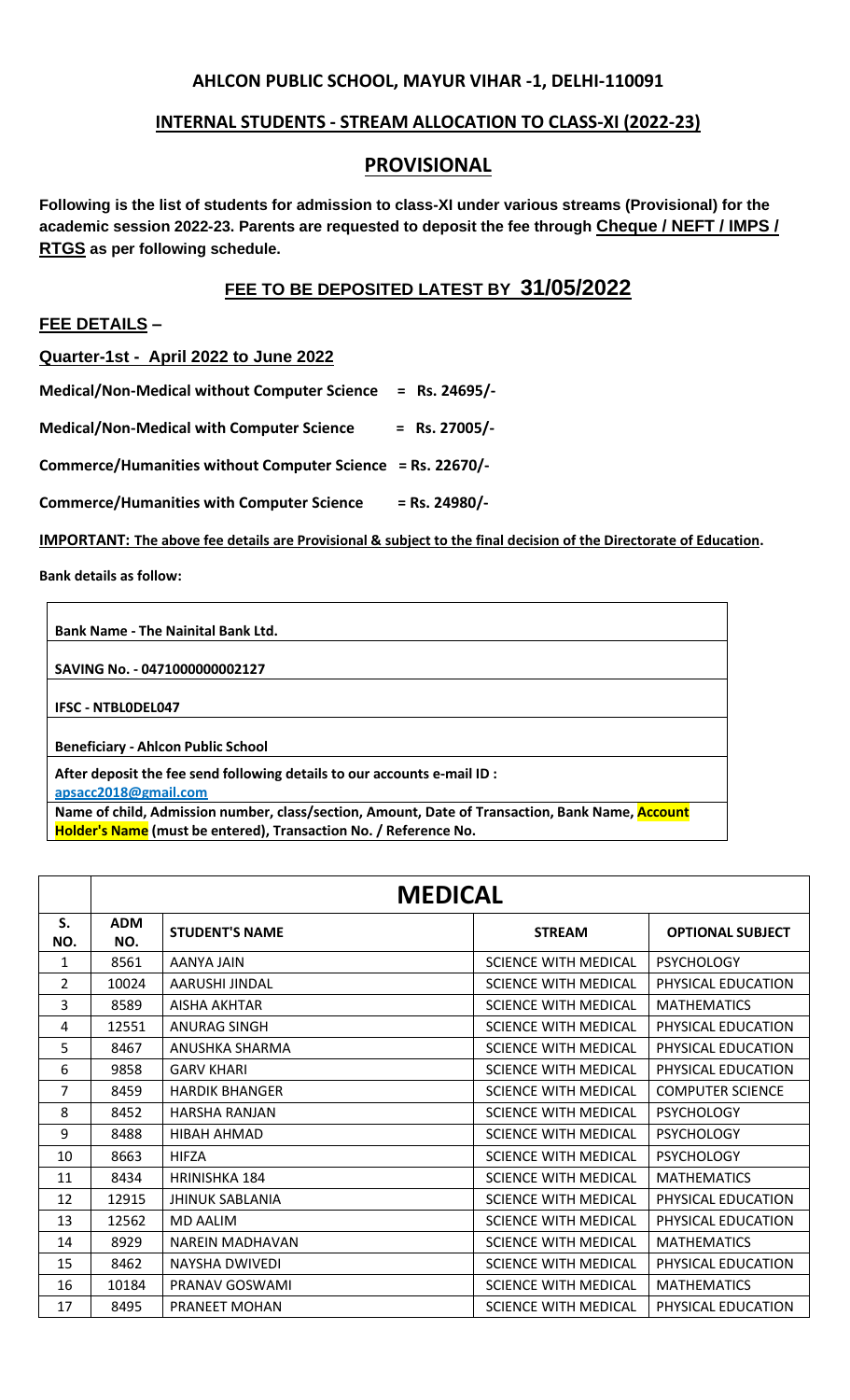| 18             | 8522          | <b>PUSHTI SHARMA</b>                         | <b>SCIENCE WITH MEDICAL</b>                              | <b>MATHEMATICS</b>                            |
|----------------|---------------|----------------------------------------------|----------------------------------------------------------|-----------------------------------------------|
| 19             | 8996          | <b>RASHI SINGH</b>                           | <b>SCIENCE WITH MEDICAL</b>                              | PHYSICAL EDUCATION                            |
| 20             | 12548         | SAMVID SHARMA                                | <b>SCIENCE WITH MEDICAL</b>                              | <b>MATHEMATICS</b>                            |
| 21             | 12938         | SHAURYA RAWAT                                | <b>SCIENCE WITH MEDICAL</b>                              | PHYSICAL EDUCATION                            |
| 22             | 8935          | SHOHAM MUKHERJEE                             | <b>SCIENCE WITH MEDICAL</b>                              | <b>ECONOMICS</b>                              |
| 23             | 8555          | <b>SHREYA PANDEY</b>                         | <b>SCIENCE WITH MEDICAL</b>                              | <b>MATHEMATICS</b>                            |
| 24             | 8508          | SHREYA WALIA                                 | <b>SCIENCE WITH MEDICAL</b>                              | PHYSICAL EDUCATION                            |
| 25             | 12564         | SHRIYA AGGARWAL                              | <b>SCIENCE WITH MEDICAL</b>                              | <b>MATHEMATICS</b>                            |
| 26             | 10403         | SHUBHAM KUMAR SINGH                          | <b>SCIENCE WITH MEDICAL</b>                              | PHYSICAL EDUCATION                            |
| 27             | 12171         | SIDDHARTH CHOUDHARY                          | <b>SCIENCE WITH MEDICAL</b>                              | <b>MATHEMATICS</b>                            |
| 28             | 12545         | <b>SUHANI JAIN</b>                           | <b>SCIENCE WITH MEDICAL</b>                              | PHYSICAL EDUCATION                            |
| 29             | 11031         | <b>UDITIE GOYAL</b>                          | <b>SCIENCE WITH MEDICAL</b>                              | <b>MATHEMATICS</b>                            |
|                |               |                                              |                                                          |                                               |
| 30             | 11864         | ZENUBIA NAIM                                 | <b>SCIENCE WITH MEDICAL</b>                              | <b>PSYCHOLOGY</b>                             |
|                |               | <b>NON-MEDICAL</b>                           |                                                          |                                               |
| S.             | <b>ADM</b>    |                                              |                                                          |                                               |
| NO.            | NO.           | <b>STUDENT'S NAME</b>                        | <b>STREAM</b>                                            | <b>OPTIONAL SUBJECT</b>                       |
| $\mathbf{1}$   | 8431          | <b>AAHANT KUMAR</b>                          | <b>SCIENCE-NON MEDICAL</b>                               | <b>COMPUTER SCIENCE</b>                       |
| $\overline{2}$ | 8509          | ADHYAYAN DHANOY                              | <b>SCIENCE-NON MEDICAL</b>                               | PHYSICAL EDUCATION                            |
| 3              | 8430          | ADITYA DIXIT                                 | <b>SCIENCE-NON MEDICAL</b>                               | PHYSICAL EDUCATION                            |
| 4              | 8581          | <b>ADITYA GOYAL</b>                          | <b>SCIENCE-NON MEDICAL</b>                               | <b>COMPUTER SCIENCE</b>                       |
| 5              | 8482          | ADITYA SAXENA                                | <b>SCIENCE-NON MEDICAL</b>                               | PHYSICAL EDUCATION                            |
| 6              | 8456          | ADITYA VASHISTA                              | <b>SCIENCE-NON MEDICAL</b>                               | <b>COMPUTER SCIENCE</b>                       |
| $\overline{7}$ | 12712         | ADVAIT KUSHWAHA                              | <b>SCIENCE-NON MEDICAL</b>                               | <b>COMPUTER SCIENCE</b>                       |
| 8              | 12552         | AJAY ARUNABH                                 | <b>SCIENCE-NON MEDICAL</b>                               | <b>COMPUTER SCIENCE</b>                       |
| 9              | 8923          | AKSH JUNEJA                                  | <b>SCIENCE-NON MEDICAL</b>                               | <b>COMPUTER SCIENCE</b>                       |
| 10             | 8928          | ANANYA PRIYA                                 | <b>SCIENCE-NON MEDICAL</b>                               | <b>COMPUTER SCIENCE</b>                       |
| 11             | 12557         | ANTARMAN CHAUDHARY                           | <b>SCIENCE-NON MEDICAL</b>                               | PHYSICAL EDUCATION                            |
| 12             | 8457          | <b>ANUSHA TIWARI</b>                         | <b>SCIENCE-NON MEDICAL</b>                               |                                               |
| 13             | 8470          | ANUSHKA JAIN                                 | <b>SCIENCE-NON MEDICAL</b>                               | $\cdots$<br><b>COMPUTER SCIENCE</b>           |
| 14             | 8476          | ANVESH SAXENA                                | <b>SCIENCE-NON MEDICAL</b>                               | <b>COMPUTER SCIENCE</b>                       |
| 15             | 8505          | APRATIM MAJUMDAR                             | <b>SCIENCE-NON MEDICAL</b>                               | PHYSICAL EDUCATION                            |
| 16             | 8472          | <b>ARNAV CHAURASIA</b>                       | <b>SCIENCE-NON MEDICAL</b>                               | PHYSICAL EDUCATION                            |
|                |               |                                              |                                                          |                                               |
| 17             | 8492          | ARSHIYA SHAGUN                               | <b>SCIENCE-NON MEDICAL</b>                               | <b>COMPUTER SCIENCE</b>                       |
| 18             | 11825         | <b>ARYAN PANDEY</b>                          | <b>SCIENCE-NON MEDICAL</b>                               | <b>COMPUTER SCIENCE</b>                       |
| 19             | 11368         | <b>ASHUTOSH GUPTA</b>                        | <b>SCIENCE-NON MEDICAL</b>                               | PHYSICAL EDUCATION                            |
| 20             | 8469          | <b>ATHARV RAWAL</b>                          | <b>SCIENCE-NON MEDICAL</b>                               | PHYSICAL EDUCATION                            |
| 21             | 8506          | <b>AVISHI ROHILA</b>                         | <b>SCIENCE-NON MEDICAL</b>                               | PHYSICAL EDUCATION                            |
| 22             | 9261          | AYUSH BHARDWAJ                               | <b>SCIENCE-NON MEDICAL</b>                               | PHYSICAL EDUCATION                            |
| 23             | 8934          | <b>AYUSH KUMAR</b>                           | <b>SCIENCE-NON MEDICAL</b>                               | <b>COMPUTER SCIENCE</b>                       |
| 24             | 12164         | AYUSH SRIVASTAVA                             | <b>SCIENCE-NON MEDICAL</b>                               | PHYSICAL EDUCATION                            |
| 25             | 8442          | <b>CHEHAK BAHL</b>                           | <b>SCIENCE-NON MEDICAL</b>                               | PHYSICAL EDUCATION                            |
| 26             | 8590          | <b>DEVAM KAPOOR</b>                          | <b>SCIENCE-NON MEDICAL</b>                               | $\cdots$                                      |
| 27             | 8447          | <b>DEVANSH PANDEY</b>                        | <b>SCIENCE-NON MEDICAL</b>                               | <b>COMPUTER SCIENCE</b>                       |
| 28             | 12550         | <b>GARV GOGNA</b>                            | <b>SCIENCE-NON MEDICAL</b>                               | PHYSICAL EDUCATION                            |
| 29             | 9513          | <b>ISHAAN KHURANA</b>                        | <b>SCIENCE-NON MEDICAL</b>                               | $\cdots$                                      |
| 30             | 8558          | <b>ISHANT AGGARWAL</b>                       | <b>SCIENCE-NON MEDICAL</b>                               | <b>ECONOMICS</b>                              |
| 31             | 8816          | <b>ISHIT KUMAR KANOJIA</b>                   | <b>SCIENCE-NON MEDICAL</b>                               | <b>COMPUTER SCIENCE</b>                       |
| 32             | 8489          | <b>JAHNVI KARNATAC</b>                       | <b>SCIENCE-NON MEDICAL</b>                               | PHYSICAL EDUCATION                            |
| 33             | 9107          | <b>JAPMEHR SINGH</b>                         | <b>SCIENCE-NON MEDICAL</b>                               | <b>ECONOMICS</b>                              |
| 34             | 8584          | <b>KARAN KAUSHIK</b>                         | <b>SCIENCE-NON MEDICAL</b>                               | <b>COMPUTER SCIENCE</b>                       |
| 35             | 8556          | <b>KARTIK SINGH</b>                          | <b>SCIENCE-NON MEDICAL</b>                               | <b>COMPUTER SCIENCE</b>                       |
| 36             | 8636          | LAKSHAY SHARMA                               | <b>SCIENCE-NON MEDICAL</b>                               | PHYSICAL EDUCATION                            |
| 37             | 8922          | <b>MANAV CHOPRA</b>                          | <b>SCIENCE-NON MEDICAL</b>                               | <b>ECONOMICS</b>                              |
|                |               |                                              |                                                          |                                               |
| 38             | 12701         | <b>MAYANK ASNORA</b>                         | <b>SCIENCE-NON MEDICAL</b>                               | <b>COMPUTER SCIENCE</b>                       |
|                | 8516          | <b>MIHIKA JAIN</b>                           | <b>SCIENCE-NON MEDICAL</b>                               | <b>COMPUTER SCIENCE</b>                       |
| 39             |               |                                              |                                                          |                                               |
| 40<br>41       | 8927<br>10390 | <b>MRIDUL PANDEY</b><br><b>NEHUL RASTOGI</b> | <b>SCIENCE-NON MEDICAL</b><br><b>SCIENCE-NON MEDICAL</b> | PHYSICAL EDUCATION<br><b>COMPUTER SCIENCE</b> |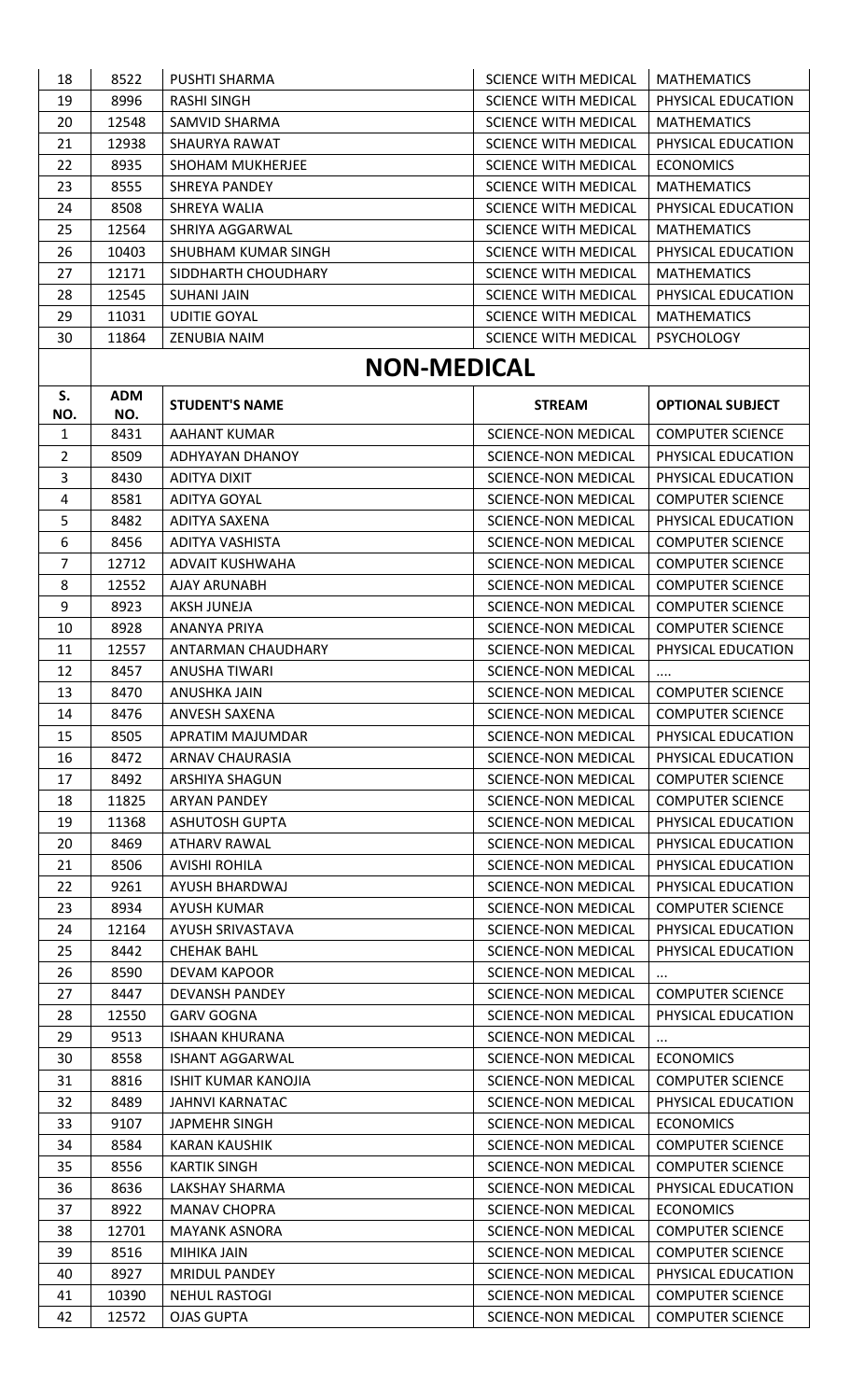| 43             | 11156        | <b>PANSHUL THAKUR</b>              | SCIENCE-NON MEDICAL                        | <b>COMPUTER SCIENCE</b> |
|----------------|--------------|------------------------------------|--------------------------------------------|-------------------------|
| 44             | 8513         | PRABHSIMAR MADAN                   | SCIENCE-NON MEDICAL                        | <b>COMPUTER SCIENCE</b> |
| 45             | 10179        | <b>PRAPTI GUPTA</b>                | <b>SCIENCE-NON MEDICAL</b>                 | <b>COMPUTER SCIENCE</b> |
| 46             | 8936         | PRATYAY DE                         | SCIENCE-NON MEDICAL                        | PHYSICAL EDUCATION      |
| 47             | 8921         | <b>PULKIT SINGH</b>                | SCIENCE-NON MEDICAL                        | <b>COMPUTER SCIENCE</b> |
| 48             | 10649        | RAJDEEP SINGH                      | SCIENCE-NON MEDICAL                        | <b>COMPUTER SCIENCE</b> |
| 49             | 9511         | RISHABH CHAWLA                     | SCIENCE-NON MEDICAL                        | <b>COMPUTER SCIENCE</b> |
| 50             | 12544        | <b>RISHI SINGHAL</b>               | <b>SCIENCE-NON MEDICAL</b>                 | <b>COMPUTER SCIENCE</b> |
| 51             | 8475         | ROHAN SANJEEV MOHOLKAR             | SCIENCE-NON MEDICAL                        | <b>COMPUTER SCIENCE</b> |
| 52             | 8438         | SAMYAK THAKUR                      | SCIENCE-NON MEDICAL                        | <b>COMPUTER SCIENCE</b> |
| 53             | 8436         | SHAMBHAVI SHANDILYA                | SCIENCE-NON MEDICAL                        | PHYSICAL EDUCATION      |
| 54             | 12553        | SHAURYA AGARWAL                    | SCIENCE-NON MEDICAL                        | <b>COMPUTER SCIENCE</b> |
| 55             | 12671        | SHAURYA GARG                       | SCIENCE-NON MEDICAL                        | <b>MATHEMATICS</b>      |
| 56             | 9007         | SHIVANG CHANDRA KANDPAL CHANDRA    | SCIENCE-NON MEDICAL                        | PHYSICAL EDUCATION      |
| 57             | 8938         | SHOURYA HANDA                      | SCIENCE-NON MEDICAL                        | <b>COMPUTER SCIENCE</b> |
| 58             | 12556        | SOMIL PANDAGRE                     | SCIENCE-NON MEDICAL                        | <b>COMPUTER SCIENCE</b> |
| 59             | 8147         | SRISHT BATRA                       | SCIENCE-NON MEDICAL                        | PHYSICAL EDUCATION      |
| 60             | 8512         | SWASTIK RASTOGI                    | SCIENCE-NON MEDICAL                        | <b>COMPUTER SCIENCE</b> |
| 61             | 12549        | SWAYAM SRIVASTAVA                  | SCIENCE-NON MEDICAL                        | PHYSICAL EDUCATION      |
| 62             | 8510         | <b>SYED MOHD YUSUF ABBAS</b>       | SCIENCE-NON MEDICAL                        | <b>COMPUTER SCIENCE</b> |
| 63             | 8180         | <b>TAVISHI DEVRANI</b>             | SCIENCE-NON MEDICAL                        | <b>COMPUTER SCIENCE</b> |
|                |              | <b>TEJAS DEO</b>                   |                                            | PHYSICAL EDUCATION      |
| 64<br>65       | 8574<br>8658 | <b>TISHA</b>                       | SCIENCE-NON MEDICAL<br>SCIENCE-NON MEDICAL | <b>ECONOMICS</b>        |
| 66             | 8443         | <b>URVI DABRAL</b>                 | SCIENCE-NON MEDICAL                        | PHYSICAL EDUCATION      |
| 67             | 8504         | VANSH CHANDRA                      | SCIENCE-NON MEDICAL                        | <b>COMPUTER SCIENCE</b> |
| 68             | 8461         | <b>VINAYAK SHRIVASTAVA</b>         | <b>SCIENCE-NON MEDICAL</b>                 | <b>COMPUTER SCIENCE</b> |
|                |              |                                    |                                            |                         |
|                |              | <b>COMMERCE</b>                    |                                            |                         |
| S.             | <b>ADM</b>   | <b>STUDENT'S NAME</b>              | <b>STREAM</b>                              | <b>OPTIONAL SUBJECT</b> |
| NO.            | NO.          |                                    |                                            |                         |
|                |              |                                    |                                            |                         |
| 1              | 8592         | <b>AADIT JAIN</b>                  | <b>COMMERCE</b>                            | <b>COMPUTER SCIENCE</b> |
| $\overline{2}$ | 8514         | AARAV CHAUHAN                      | <b>COMMERCE</b>                            | <b>MATHEMATICS</b>      |
| 3              | 8562         | <b>AARNAV JAIN</b>                 | <b>COMMERCE</b>                            | <b>MATHEMATICS</b>      |
| 4              | 8527         | ABHIJEET SINGH RAWAT               | <b>COMMERCE</b>                            | <b>MATHEMATICS</b>      |
| 5              | 8415         | ADVAITH SRIKRISHNA DATTA NAMIDANNA | <b>COMMERCE</b>                            | PHYSICAL EDUCATION      |
| 6              | 8815         | <b>AESHNA TAYAL</b>                | <b>COMMERCE</b>                            | <b>COMPUTER SCIENCE</b> |
| $\overline{7}$ | 8446         | <b>AKSHITA THAKUR</b>              | COMMERCE                                   | PHYSICAL EDUCATION      |
| 8              | 8594         | AMAAN AHMAD                        | <b>COMMERCE</b>                            | PHYSICAL EDUCATION      |
| 9              | 9011         | AMAN CHAUDHARY                     | <b>COMMERCE</b>                            | PHYSICAL EDUCATION      |
| 10             | 8797         | <b>ANANT JAIN</b>                  | <b>COMMERCE</b>                            | <b>MATHEMATICS</b>      |
| 11             | 8933         | ANANYA RAGHAV                      | <b>COMMERCE</b>                            | <b>MATHEMATICS</b>      |
| 12             | 12674        | <b>ANOUSHKA ROY</b>                | <b>COMMERCE</b>                            | <b>MATHEMATICS</b>      |
| 13             | 8448         | <b>ANSHIKA SHAH</b>                | <b>COMMERCE</b>                            | PHYSICAL EDUCATION      |
| 14             | 8524         | ARADHYA SHARMA                     | <b>COMMERCE</b>                            | <b>COMPUTER SCIENCE</b> |
| 15             | 11034        | <b>ARCHIT JAIN</b>                 | <b>COMMERCE</b>                            | <b>MATHEMATICS</b>      |
| 16             | 11384        | <b>AREEB USMANI</b>                | <b>COMMERCE</b>                            | <b>COMPUTER SCIENCE</b> |
| 17             | 10654        | <b>ARJAV JAIN</b>                  | COMMERCE                                   | <b>MATHEMATICS</b>      |
| 18             | 10968        | ARJUN SINGH RAJORA                 | <b>COMMERCE</b>                            | <b>MATHEMATICS</b>      |
| 19             | 8525         | <b>ARNAV ATRI</b>                  | COMMERCE                                   | <b>COMPUTER SCIENCE</b> |
| 20             | 8497         | <b>ARNAV JAIN</b>                  | <b>COMMERCE</b>                            | <b>COMPUTER SCIENCE</b> |
| 21             | 8553         | <b>ARNAV JAIN</b>                  | <b>COMMERCE</b>                            | <b>MATHEMATICS</b>      |
| 22             | 8586         | ASHISH AGGARWAL                    | COMMERCE                                   | <b>MATHEMATICS</b>      |
| 23             | 8529         | <b>AVIRAL CHAUHAN</b>              | COMMERCE                                   | <b>COMPUTER SCIENCE</b> |
| 24             | 12543        | <b>AYUSH KUMAR</b>                 | <b>COMMERCE</b>                            | $\cdots$                |
| 25             | 8511         | <b>BHAVESH SINGH</b>               | COMMERCE                                   | <b>MATHEMATICS</b>      |
| 26             | 10195        | <b>BHUMIKA SATI</b>                | COMMERCE                                   | PHYSICAL EDUCATION      |
| 27             | 12299        | <b>BHUMIN AGARWAL</b>              | <b>COMMERCE</b>                            | <b>MATHEMATICS</b>      |
| 28             | 9905         | CHETNA SACHDEVA                    | COMMERCE                                   | <b>COMPUTER SCIENCE</b> |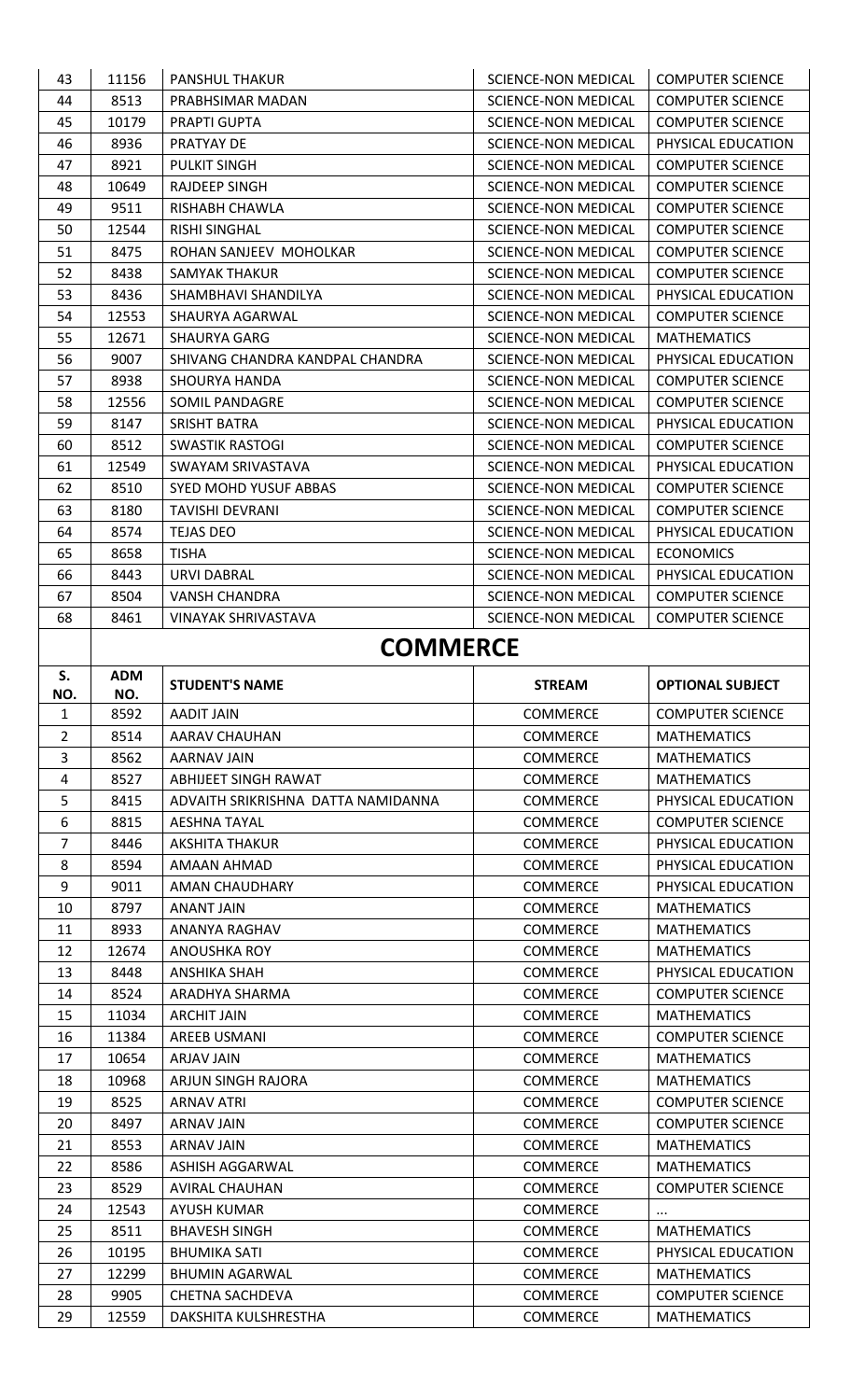| 30             | 8458              | <b>DEEPANSH VATS</b>             | COMMERCE          | PHYSICAL EDUCATION      |  |
|----------------|-------------------|----------------------------------|-------------------|-------------------------|--|
| 31             | 12563             | <b>DEVANSH SINGH</b>             | <b>COMMERCE</b>   | <b>MATHEMATICS</b>      |  |
| 32             | 8519              | DEVYANSHI SINGH YADUVENSHI SINGH | <b>COMMERCE</b>   | <b>ECONOMICS</b>        |  |
| 33             | 8917              | <b>DHRUV GUPTA</b>               | <b>COMMERCE</b>   | <b>MATHEMATICS</b>      |  |
| 34             | 8629              | <b>DISHA GARG</b>                | <b>COMMERCE</b>   | <b>MATHEMATICS</b>      |  |
| 35             | 12560             | <b>HARDIK SHARMA</b>             | <b>COMMERCE</b>   | <b>COMPUTER SCIENCE</b> |  |
| 36             | 11166             | <b>HARSH NAHATA</b>              | <b>COMMERCE</b>   | <b>MATHEMATICS</b>      |  |
| 37             | 8550              | <b>HARSHIT PAWAR</b>             | <b>COMMERCE</b>   | PHYSICAL EDUCATION      |  |
| 38             | 8451              | HIMANSHU MANGTANI                | <b>COMMERCE</b>   | PHYSICAL EDUCATION      |  |
| 39             | 8972              | <b>JANYA GARG</b>                | COMMERCE          | <b>MATHEMATICS</b>      |  |
| 40             | 12565             | <b>JESHNA ARORA</b>              | <b>COMMERCE</b>   | <b>MATHEMATICS</b>      |  |
| 41             | 11027             | KANWAR ARYAN                     | <b>COMMERCE</b>   | PHYSICAL EDUCATION      |  |
| 42             | 9015              | <b>KARTIK JUNEJA</b>             | <b>COMMERCE</b>   | PHYSICAL EDUCATION      |  |
| 43             | 8560              | <b>KHUSHI TIWARI</b>             | COMMERCE          | PHYSICAL EDUCATION      |  |
| 44             | 8466              | KHUSHI TIWARI                    | <b>COMMERCE</b>   | <b>MATHEMATICS</b>      |  |
| 45             | 8552              | <b>KUNJAL SINGH</b>              | <b>COMMERCE</b>   | $\cdots$                |  |
| 46             | 8914              | KUSHA AGGARWAL                   | <b>COMMERCE</b>   | <b>MATHEMATICS</b>      |  |
| 47             | 8664              | <b>MADHAV BHATIA</b>             | <b>COMMERCE</b>   | <b>ECONOMICS</b>        |  |
| 48             | 8579              | <b>MANYA CHAWLA</b>              | <b>COMMERCE</b>   | <b>MATHEMATICS</b>      |  |
| 49             | 8630              | <b>MANYA NAYYAR</b>              | <b>COMMERCE</b>   | <b>MATHEMATICS</b>      |  |
| 50             | 9014              | MEENAKSHI                        | COMMERCE          | PHYSICAL EDUCATION      |  |
| 51             | 8528              | MEHUL JAIN                       | <b>COMMERCE</b>   | <b>MATHEMATICS</b>      |  |
| 52             | 8573              | MOHAMMAD FAIZ                    | <b>COMMERCE</b>   | <b>ECONOMICS</b>        |  |
| 53             | 8449              | MOHD AMMAAZ                      | <b>COMMERCE</b>   | <b>MATHEMATICS</b>      |  |
| 54             | 8501              | <b>MOHIT BHARDWAJ</b>            | <b>COMMERCE</b>   | <b>MATHEMATICS</b>      |  |
| 55             | 8480              | NAMAN AGARWAL                    | COMMERCE          | <b>COMPUTER SCIENCE</b> |  |
| 56             | 8551              | NIHARIKA VERMA                   | <b>COMMERCE</b>   | <b>MATHEMATICS</b>      |  |
| 57             | 8991              | NIKUNJ TANEJA                    | <b>COMMERCE</b>   | <b>MATHEMATICS</b>      |  |
| 58             | 8575              | NIYATI JAIN                      | <b>COMMERCE</b>   | <b>MATHEMATICS</b>      |  |
| 59             | 8463              | OM CHOUDHARY                     | COMMERCE          | PHYSICAL EDUCATION      |  |
| 60             | 8435              | OM GUPTA                         | <b>COMMERCE</b>   | PHYSICAL EDUCATION      |  |
| 61             | 8638              | PARTH BANSAL                     | <b>COMMERCE</b>   | PHYSICAL EDUCATION      |  |
| 62             | 12546             | PRAGATI SHARMA                   | COMMERCE          | PHYSICAL EDUCATION      |  |
| 63             | 8479              | PRAGATI VISHNOI                  | <b>COMMERCE</b>   | <b>MATHEMATICS</b>      |  |
| 64             | 10338             | PREET BAJAJ                      | <b>COMMERCE</b>   | $\cdots$                |  |
| 65             | 8577              | PRERITA KHANNA                   | <b>COMMERCE</b>   | <b>MATHEMATICS</b>      |  |
| 66             | 8437              | RIDHIMA PANDEY                   | <b>COMMERCE</b>   | <b>COMPUTER SCIENCE</b> |  |
| 67             | 12723             | RITISHA BEHL                     | COMMERCE          | <b>ECONOMICS</b>        |  |
| 68             | 12717             | <b>RUSHIL KAPOOR</b>             | <b>COMMERCE</b>   | <b>COMPUTER SCIENCE</b> |  |
| 69             | 8454              | SAKSHAM NATH                     | <b>COMMERCE</b>   | <b>MATHEMATICS</b>      |  |
| 70             | 8591              | SAMYAK SINGH                     | <b>COMMERCE</b>   | PHYSICAL EDUCATION      |  |
| 71             | 8916              | <b>SHINE ARORA</b>               | <b>COMMERCE</b>   | <b>MATHEMATICS</b>      |  |
| 72             | 8432              | SHUBHANKAR KALRA                 | <b>COMMERCE</b>   | PHYSICAL EDUCATION      |  |
| 73             | 8496              | SIDDHI SHANKAR                   | <b>COMMERCE</b>   | PHYSICAL EDUCATION      |  |
| 74             | 11378             | SUHIT BHATTACHARYA               | COMMERCE          | <b>COMPUTER SCIENCE</b> |  |
| 75             | 8554              | <b>SUJAL SONI</b>                | <b>COMMERCE</b>   | <b>MATHEMATICS</b>      |  |
| 76             | 8632              | SURYANSH BETALA                  | <b>COMMERCE</b>   | <b>MATHEMATICS</b>      |  |
| 77             | 9848              | <b>TANISHA</b>                   | <b>COMMERCE</b>   | <b>COMPUTER SCIENCE</b> |  |
| 78             | 8810              | <b>VANI JAIN</b>                 | <b>COMMERCE</b>   | <b>MATHEMATICS</b>      |  |
| 79             | 8918              | <b>VANSHIKA SETHI</b>            | COMMERCE          | <b>MATHEMATICS</b>      |  |
| 80             | 9517              | <b>VARUN SINGH</b>               | <b>COMMERCE</b>   | PHYSICAL EDUCATION      |  |
| 81             | 8557              | YASH PANDEY                      | <b>COMMERCE</b>   | <b>MATHEMATICS</b>      |  |
|                |                   |                                  |                   |                         |  |
|                | <b>HUMANITIES</b> |                                  |                   |                         |  |
| S.<br>NO.      | <b>ADM</b><br>NO. | <b>STUDENT'S NAME</b>            | <b>STREAM</b>     | <b>OPTIONAL SUBJECT</b> |  |
| $\mathbf{1}$   | 8445              | ADVIKA SHARMA                    | <b>HUMANITIES</b> | <b>PSYCHOLOGY</b>       |  |
| $\overline{2}$ | 8468              | <b>AKSHITA GULATI</b>            | <b>HUMANITIES</b> | <b>PSYCHOLOGY</b>       |  |
| $\mathbf{R}$   | 11942             | AKSHITA SHARMA                   | <b>HUMANITIES</b> | <b>PSYCHOLOGY</b>       |  |